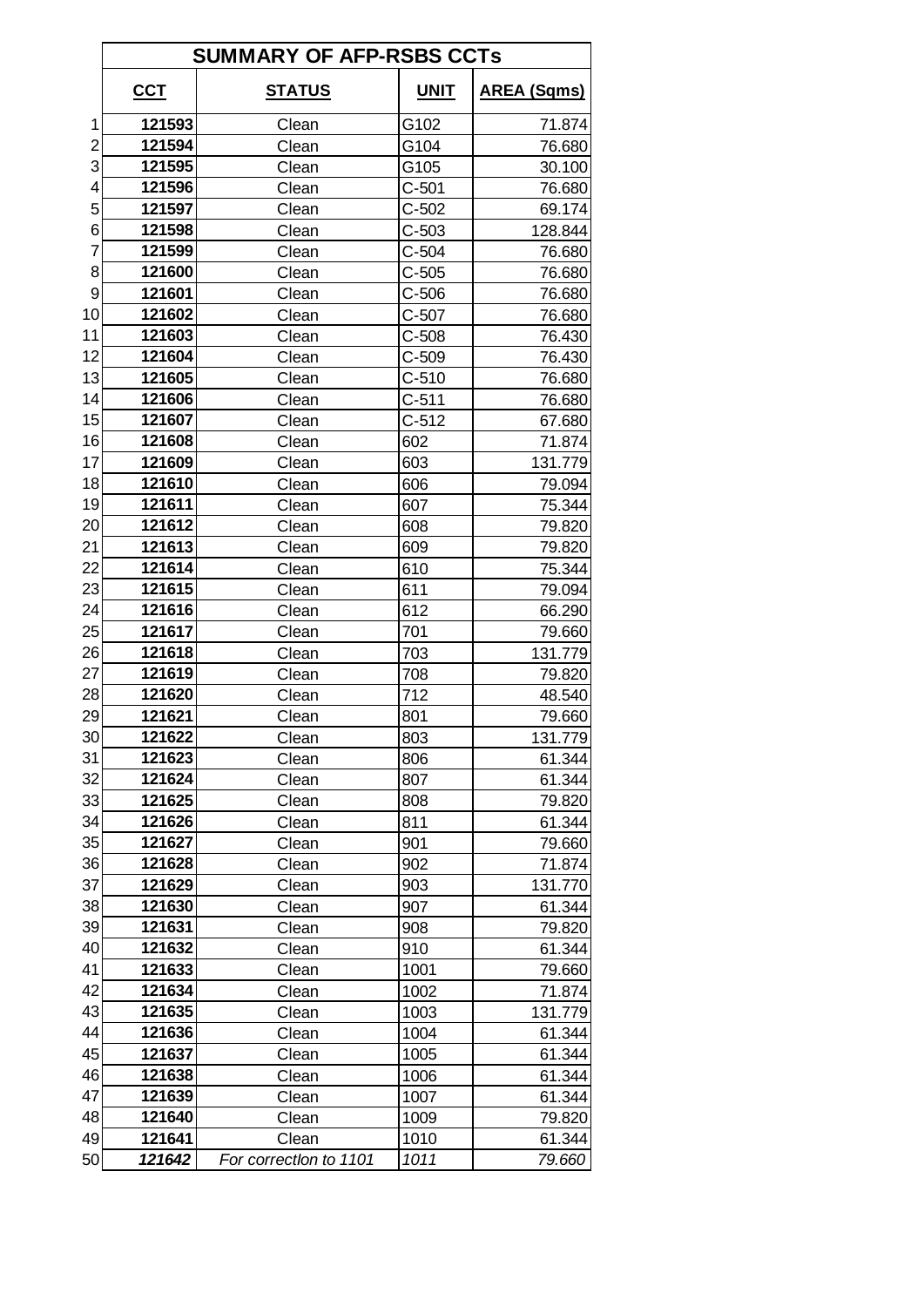|     | <u>CCT</u> | <b>STATUS</b> | <b>UNIT</b> | <b>AREA (Sqms)</b> |
|-----|------------|---------------|-------------|--------------------|
| 51  | 121643     | Clean         | 1102        | 71.874             |
| 52  | 121644     | Clean         | 1103        | 131.779            |
| 53  | 121645     | Clean         | 1104        | 61.344             |
| 54  | 121646     | Clean         | 1105        | 61.344             |
| 55  | 121647     | Clean         | 1107        | 61.344             |
| 56  | 121648     | Clean         | 1108        | 79.820             |
| 57  | 121649     | Clean         | 1109        | 79.820             |
| 58  | 121650     | Clean         | 1111        | 61.344             |
| 59  | 121651     | Clean         | 1112        | 48.540             |
| 60  | 121652     | Clean         | 1201        | 79.660             |
| 61  | 121653     | Clean         | 1202        | 71.874             |
| 62  | 121654     | Clean         | 1203        | 131.779            |
| 63  | 121655     | Clean         | 1204        | 61.344             |
| 64  | 121656     | Clean         | 1205        | 61.344             |
| 65  | 121657     | Clean         | 1206        | 61.344             |
| 66  | 121658     | Clean         | 1207        | 61.344             |
| 67  | 121659     | Clean         | 1208        | 79.820             |
| 68  | 121660     | Clean         | 1209        | 79.820             |
| 69  | 121661     | Clean         | 1210        | 61.344             |
| 70  | 121662     | Clean         | 1211        | 61.344             |
| 71  | 121663     | Clean         | 1212        | 48.540             |
| 72  | 121664     | Clean         | 1401        | 79.660             |
| 73  | 121665     | Clean         | 1403        | 131.779            |
| 74  | 121666     | Clean         | 1404        | 61.344             |
| 75  | 121667     | Clean         | 1405        | 61.344             |
| 76  | 121668     | Clean         | 1406        | 61.344             |
| 77  | 121669     | Clean         | 1407        | 61.344             |
| 78  | 121670     | Clean         | 1408        | 79.820             |
| 79  | 121671     | Clean         | 1409        | 79.820             |
| 80  | 121672     | Clean         | 1410        | 61.344             |
| 81  | 121673     | Clean         | 1412        | 48.540             |
| 82  | 121674     | Clean         | 1501        | 79.660             |
| 83  | 121675     | Clean         | 1502        | 71.874             |
| 84  | 121676     | Clean         | 1503        | 131.779            |
| 85  | 121677     | Clean         | 1506        | 61.344             |
| 86  | 121678     | Clean         | 1507        | 61.344             |
| 87  | 121679     | Clean         | 1508        | 79.820             |
| 88  | 121680     | Clean         | 1510        | 61.344             |
| 89  | 121681     | Clean         | 1512        | 48.540             |
| 90  | 121682     | Clean         | 1601        | 79.660             |
| 91  | 121683     | Clean         | 1602        | 71.874             |
| 92  | 121684     | Clean         | 1604        | 61.344             |
| 93  | 121685     | Clean         | 1605        | 61.344             |
| 94  | 121686     | Clean         | 1606        | 61.344             |
| 95  | 121687     | Clean         | 1607        | 61.344             |
| 96  | 121688     | Clean         | 1608        | 79.820             |
| 97  | 121689     | Clean         | 1609        | 79.820             |
| 98  | 121690     | Clean         | 1610        | 61.344             |
| 99  | 121691     | Clean         | 1611        | 61.344             |
| 100 | 121692     | Clean         | 1612        | 48.540             |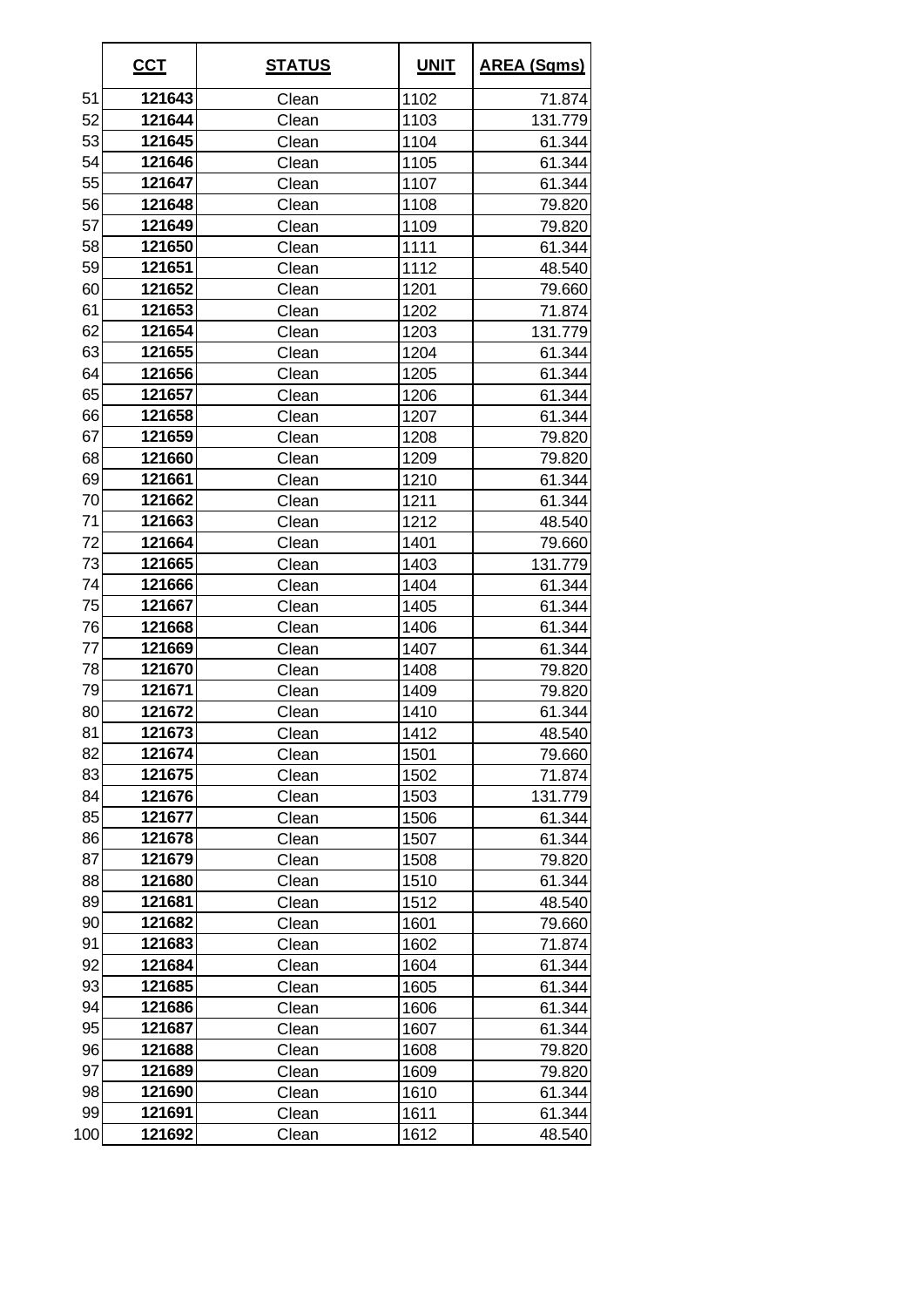|     | <u>CCT</u> | <u>STATUS</u> | <b>UNIT</b> | <b>AREA (Sqms)</b> |
|-----|------------|---------------|-------------|--------------------|
| 101 | 121693     | Clean         | 1701        | 79.660             |
| 102 | 121694     | Clean         | 1702        | 71.874             |
| 103 | 121695     | Clean         | 1703        | 131.779            |
| 104 | 121696     | Clean         | 1705        | 61.344             |
| 105 | 121697     | Clean         | 1706        | 61.344             |
| 106 | 121698     | Clean         | 1708        | 79.820             |
| 107 | 121699     | Clean         | 1709        | 79.820             |
| 108 | 121700     | Clean         | 1710        | 61.344             |
| 109 | 121701     | Clean         | 1711        | 61.344             |
| 110 | 121702     | Clean         | 1712        | 48.540             |
| 111 | 121703     | Clean         | 1801        | 79.660             |
| 112 | 121704     | Clean         | 1802        | 71.874             |
| 113 | 121705     | Clean         | 1804        | 61.344             |
| 114 | 121706     | Clean         | 1806        | 61.344             |
| 115 | 121707     | Clean         | 1808        | 79.820             |
| 116 | 121708     | Clean         | 1809        | 79.820             |
| 117 | 121709     | Clean         | 1810        | 61.344             |
| 118 | 121710     | Clean         | 1811        | 61.344             |
| 119 | 121711     | Clean         | 1901        | 79.660             |
| 120 | 121712     | Clean         | 1902        | 71.874             |
| 121 | 121713     | Clean         | 1903        | 131.779            |
| 122 | 121714     | Clean         | 1905        | 61.344             |
| 123 | 121715     | Clean         | 1906        | 61.344             |
| 124 | 121716     | Clean         | 1908        | 79.820             |
| 125 | 121717     | Clean         | 1909        | 79.820             |
| 126 | 121718     | Clean         | 1910        | 61.344             |
| 127 | 121719     | Clean         | 1912        | 48.540             |
| 128 | 121720     | Clean         | 2001        | 79.660             |
| 129 | 121721     | Clean         | 2002        | 71.874             |
| 130 | 121722     | Clean         | 2005        | 61.344             |
| 131 | 121723     | Clean         | 2006        | 61.344             |
| 132 | 121724     | Clean         | 2007        | 61.344             |
| 133 | 121725     | Clean         | 2010        | 61.344             |
| 134 | 121726     | Clean         | 2011        | 61.344             |
| 135 | 121727     | Clean         | 2012        | 48.540             |
| 136 | 121728     | Clean         | 2101        | 79.660             |
| 137 | 121729     | Clean         | 2102        | 71.874             |
| 138 | 121730     | Clean         | 2105        | 61.344             |
| 139 | 121731     | Clean         | 2108        | 79.820             |
| 140 | 121732     | Clean         | 2110        | 61.344             |
| 141 | 121733     | Clean         | 2111        | 61.344             |
| 142 | 121734     | Clean         | 2112        | 48.540             |
| 143 | 121735     | Clean         | 2202        | 71.874             |
| 144 | 121736     | Clean         | 2203        | 131.779            |
| 145 | 121737     | Clean         | 2204        | 61.344             |
| 146 | 121738     | Clean         | 2205        | 61.344             |
| 147 | 121739     | Clean         | 2206        | 61.344             |
| 148 | 121740     | Clean         | 2207        | 61.344             |
| 149 | 121741     | Clean         | 2208        | 79.820             |
| 150 | 121742     | Clean         | 2209        | 79.820             |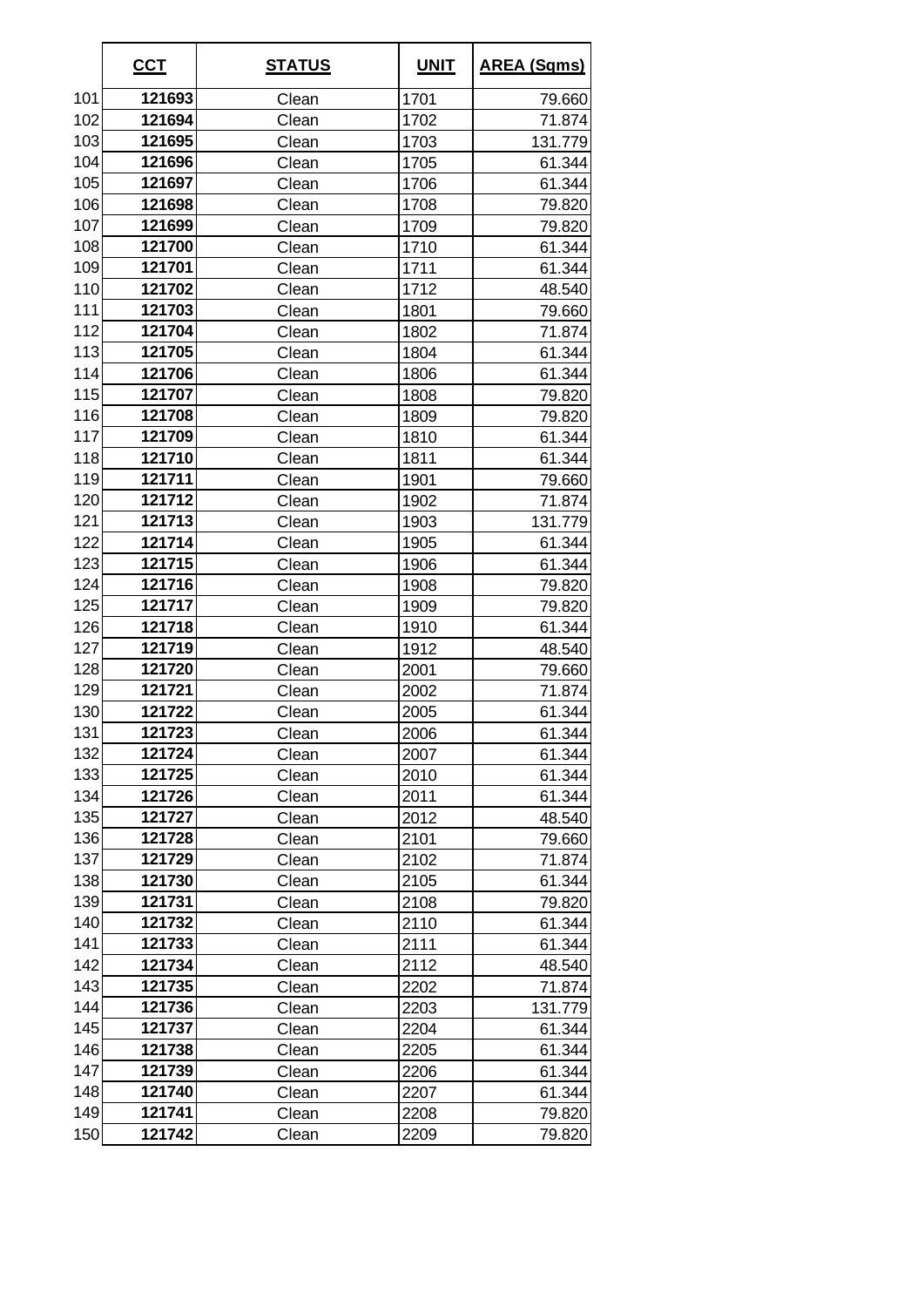|     | <u>CCT</u> | <u>STATUS</u> | <b>UNIT</b> | <b>AREA (Sqms)</b> |
|-----|------------|---------------|-------------|--------------------|
| 151 | 121743     | Clean         | 2210        | 61.344             |
| 152 | 121744     | Clean         | 2211        | 61.344             |
| 153 | 121745     | Clean         | 2212        | 48.540             |
| 154 | 121746     | Clean         | 2301        | 79.660             |
| 155 | 121747     | Clean         | 2302        | 71.874             |
| 156 | 121748     | Clean         | 2303        | 131.779            |
| 157 | 121749     | Clean         | 2304        | 61.344             |
| 158 | 121750     | Clean         | 2305        | 61.344             |
| 159 | 121751     | Clean         | 2306        | 61.344             |
| 160 | 121752     | Clean         | 2307        | 61.344             |
| 161 | 121753     | Clean         | 2308        | 79.820             |
| 162 | 121754     | Clean         | 2309        | 79.820             |
| 163 | 121755     | Clean         | 2310        | 61.344             |
| 164 | 121756     | Clean         | 2311        | 61.344             |
| 165 | 121757     | Clean         | 2312        | 48.540             |
| 166 | 121758     | Clean         | 2401        | 79.660             |
| 167 | 121759     | Clean         | 2402        | 71.874             |
| 168 | 121760     | Clean         | 2403        | 131.779            |
| 169 | 121761     | Clean         | 2404        | 61.344             |
| 170 | 121762     | Clean         | 2405        | 61.344             |
| 171 | 121763     | Clean         | 2406        | 61.344             |
| 172 | 121764     | Clean         | 2407        | 61.344             |
| 173 | 121765     | Clean         | 2408        | 79.820             |
| 174 | 121766     | Clean         | 2409        | 79.820             |
| 175 | 121767     | Clean         | 2410        | 61.344             |
| 176 | 121768     | Clean         | 2411        | 61.344             |
| 177 | 121769     | Clean         | 2412        | 48.540             |
| 178 | 121770     | Clean         | 2501        | 79.660             |
| 179 | 121771     | Clean         | 2502        | 71.874             |
| 180 | 121772     | Clean         | 2503        | 131.779            |
| 181 | 121773     | Clean         | 2504        | 61.344             |
| 182 | 121774     | Clean         | 2505        | 61.344             |
| 183 | 121775     | Clean         | 2506        | 61.344             |
| 184 | 121776     | Clean         | 2507        | 61.344             |
| 185 | 121777     | Clean         | 2508        | 79.820             |
| 186 | 121778     | Clean         | 2509        | 79.820             |
| 187 | 121779     | Clean         | 2510        | 61.344             |
| 188 | 121780     | Clean         | 2511        | 61.344             |
| 189 | 121781     | Clean         | 2512        | 48.540             |
| 190 | 121782     | Clean         | 2601        | 79.660             |
| 191 | 121783     | Clean         | 2602        | 71.874             |
| 192 | 121784     | Clean         | 2603        | 131.779            |
| 193 | 121785     | Clean         | 2604        | 61.344             |
| 194 | 121786     | Clean         | 2605        | 61.344             |
| 195 | 121787     | Clean         | 2606        | 61.344             |
| 196 | 121788     | Clean         | 2607        | 61.344             |
| 197 | 121789     | Clean         | 2608        | 79.820             |
| 198 | 121790     | Clean         | 2609        | 79.820             |
| 199 | 121791     | Clean         | 2610        | 61.344             |
| 200 | 121792     | Clean         | 2611        | 61.344             |